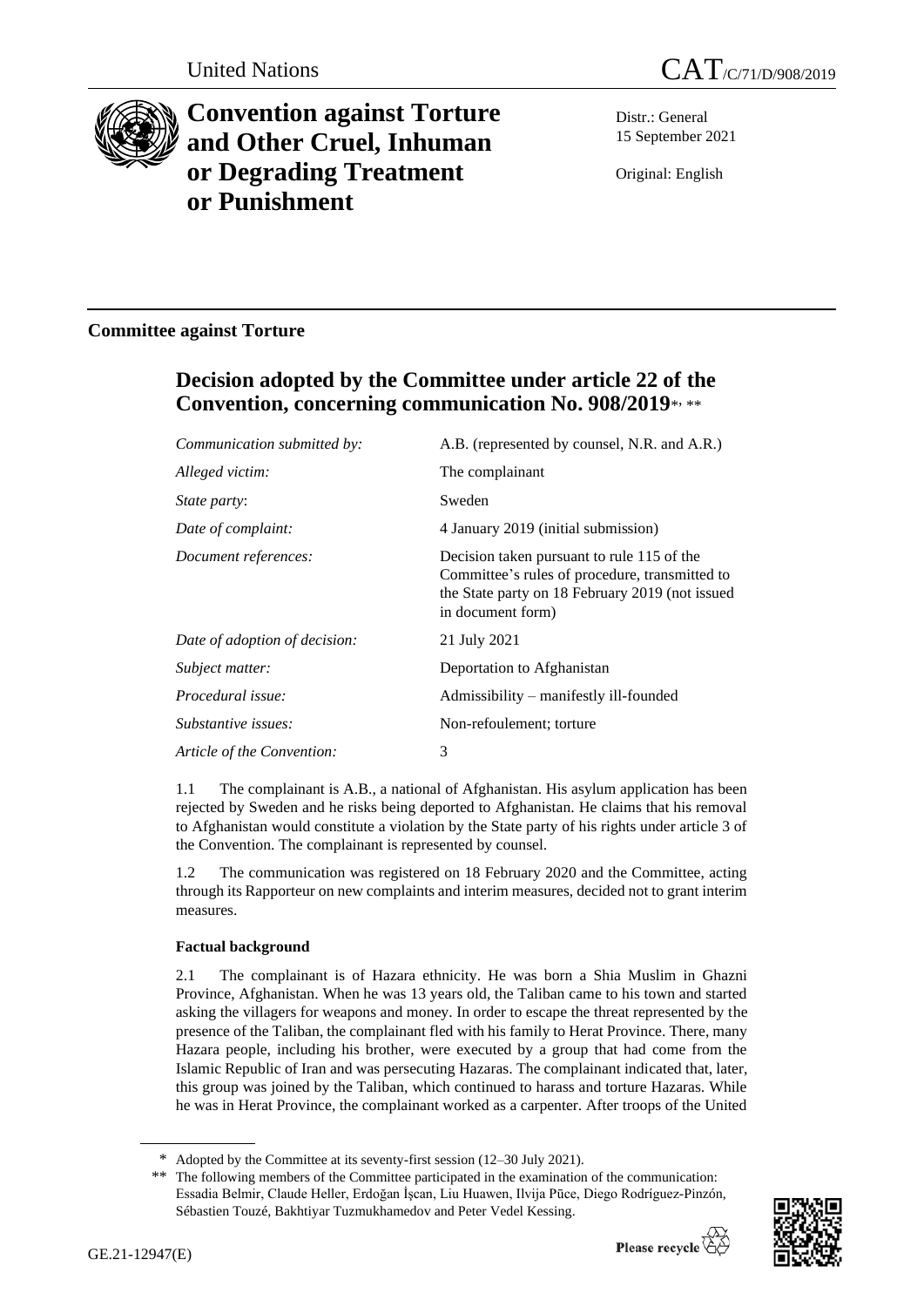States of America removed the Taliban from power, the family went back to Ghazni Province, where the complainant helped his family carry out agricultural work.

2.2 In early 2015, while he was taking his father to hospital, the complainant was targeted by the Taliban, which was still active in harassing, kidnapping and executing people around his hometown, as they were aware that he was anti-Taliban.<sup>1</sup> The complainant and his family had then to flee to Kabul, where they stayed for a few months. After the Taliban tortured his aunt to death and kidnapped his friend in an attempt to find and catch him, the complainant decided to leave the country. He came to Sweden in November 2015 through the Islamic Republic of Iran, Turkey and Greece, with the help of smugglers, while his family returned home from Kabul.

2.3 On 15 November 2015, the complainant applied for asylum on the grounds of being at risk of being subjected to torture and inhuman and degrading treatment in Afghanistan, because of his past conflict with the Taliban and his Hazara origin. Meanwhile, in September 2016, the complainant began Swedish language classes organized jointly by an adult education centre and a local Christian church, where he also became involved in church activities and took a basic course on Christianity. On 2 February 2017, the Swedish Migration Agency conducted an oral hearing as part of its investigation of the complainant's asylum claim, but he did not talk about his conversion process at that time. On 31 March 2017, the Agency rejected the complainant's asylum claim, finding that he had not proved that he would face a personal risk if he were returned to Afghanistan, beyond a general risk as a Shiite Hazara. The Agency noted that he might face a risk of persecution from the Taliban in Ghazni, however he had an internal relocation alternative available to him by returning to relatively safe places such as Kabul and Herat, where he and his family had lived before and he had some social connections, thus the complainant's conflict with the Taliban was not sufficient to grant asylum.

2.4 On 27 April 2017, the complainant appealed to the Migration Court in an attempt to secure his asylum. On 4 May 2017 the complainant was baptized and on 10 May 2017 his conversion was first brought up as a ground for protection in a complementary appeal to the Migration Court. The complainant claims that he will be exposed to a serious risk of persecution if he is returned to Afghanistan, including from his family and relatives, as he converted to Christianity.<sup>2</sup> On 25 January 2018, the Migration Court held an oral hearing in his case. On 14 February 2018, the Migration Court of Appeal rejected his appeal as it found that the complainant had not proved that his conversion was genuine and based on personal conviction. The Migration Court also found that there was no evidence to support his contention that information regarding his conversion had reached his family in Afghanistan. On 12 March 2018, the Migration Court of Appeal refused him leave to appeal and the decision to expel him became final and non-appealable.

2.5 Subsequently, the complainant submitted an application to the Swedish Migration Agency for a residence permit pursuant to chapter 12, section 18 of the Aliens Act, or a reexamination of the issue of a residence permit pursuant to chapter 12, section 19 of the Aliens Act, citing impediments to the enforcement of the expulsion order. The Agency found that the claims relating to the complainant's conversion had already been considered and could not be seen as new circumstances. On 11 October 2018, the Agency decided not to grant the complainant a residence permit or a new examination of the issue. This decision was appealed to the Migration Court, which rejected the appeal on 1 November 2018. A request was made for leave to appeal the Migration Court's judgment to the Migration Court of Appeal, but the latter court, on 14 November 2018, decided not to grant the complainant such leave.

#### **Complaint**

3.1 The complainant claims that his deportation to Afghanistan would amount to a violation of article 3 of the Convention, as he will be at risk of persecution as a Christian convert, in a country where individuals leaving the Islamic faith face the risk of inhuman and

<sup>&</sup>lt;sup>1</sup> The reason is not clear from the complaint.

<sup>&</sup>lt;sup>2</sup> In support of his newly acquired faith, the complainant submitted photographs, a baptism certificate, and written testimonials from various people who claimed to know the complainant and to have knowledge of his faith.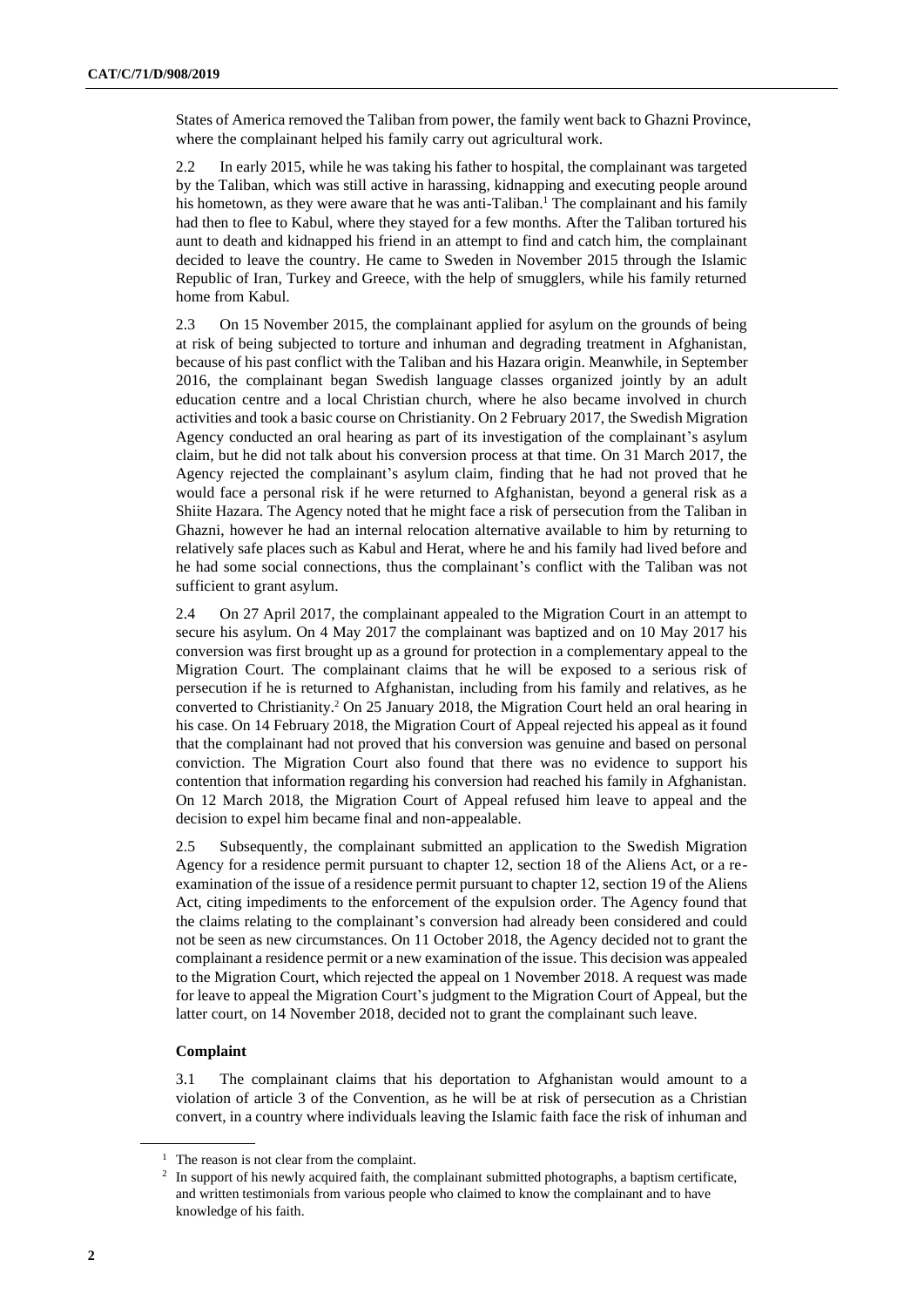degrading treatment, and torture, including the death penalty.<sup>3</sup> The complainant notes that Islamic law and doctrine is dominant in the Afghan judicial system, where apostasy – renouncing Islam in favour of other religions or atheism – is often seen as a *hudud* crime, which are the most serious crimes according to Islamic law and punishable by death.<sup>4</sup> He also asserts that converts can be threatened or even killed by their families and other individuals who see conversion as shameful in society. Converts and individuals leaving Islam face major risks, while the Afghan authorities lack resources to protect them.<sup>5</sup> He refers to the fact that acts of violence by neighbours and friends against Christian converts are common in Afghanistan, often forcing converts to leave the country.<sup>6</sup> He contends that his conversion is known among his friends, family and relatives in Afghanistan, as he has been an active Christian and openly shared his faith with Afghan friends, in churches and on social media.

3.2 The complainant also claims that he has not been given a proper and adequate examination of his asylum case regarding his conversion from Islam to Christianity. He argues that it is a procedural deficiency that his claim of conversion as a protection ground for asylum was examined in substance in only one legal instance, as the Migration Court decided not to refer the case back to the Swedish Migration Agency for further examination and the Supreme Court did not allow leave to appeal. Although the complainant filed for suspension of the decision of the Migration Court, the complainant's conversion to Christianity was not taken into consideration, as it was not considered and examined as a new circumstance revealed after the Migration Court's decision.

3.3 The complainant also alleges systemic deficiencies in the assessment of conversion in the asylum application process in Sweden, depending disproportionately on the ability of the asylum seeker concerned to express himself or herself verbally.<sup>7</sup> In the complainant's case, the examination is highly dependent on the one oral hearing in the Migration Court; other evidence, including certificates by church leaders, was not properly weighed in the assessment.<sup>8</sup> The complainant also claims that the Swedish authorities failed to understand the threats posed by social media, through which his conversion will be known by people in Afghanistan, which would make it more dangerous for him to return there.

3.4 The complainant states that he exhausted all domestic remedies. The communication has also not been submitted to any other international complaint mechanism.

#### **State party's observations on admissibility and the merits**

4.1 On 12 July 2019, the State party submitted its observations on the admissibility and the merits of the communication. It submits that the communication should be declared inadmissible for failure to substantiate the claims, pursuant to article 22 (2) of the Convention and rule 113 (b) of the Committee's rules of procedure, as the complainant's assertion that

<sup>&</sup>lt;sup>3</sup> The complainant alleges that country information shows a risk of serious persecution against Christian converts in Afghanistan. He also invokes the European Court of Human Rights cases *F.G. v. Sweden* (application No. 43611/11), *Germany v. Y* (case C-71/11) and *Germany v. Z* (case C-99/11), in which the Court found that the right to manifest one's faith openly must be taken into consideration when there is a risk of torture or the death penalty. In addition, the European Court of Justice has established that past persecution or threat of persecution is a serious indication of wellfounded fear.

<sup>4</sup> Swedish Migration Board, country-of-origin information on Afghanistan.

<sup>&</sup>lt;sup>5</sup> He refers to a report by the organization Open Doors, which states that Afghanistan is ranked as the second most dangerous country in the world for Christian converts, who are considered psychologically and mentally weak, and that those who refuse to return to Islam have been put in mental institutions in some cases.

<sup>6</sup> Swedish Migration Board, country-of-origin information on Afghanistan.

<sup>7</sup> The complainant submits that there are a number of systematic deficiencies in the examination of converts by Swedish authorities, which have been strongly criticized as being unfair and arbitrary by, among others, the Swedish Council of Christians, which represents almost all denominations of the Christian Church in Sweden.

<sup>8</sup> The complainant submits the certificate by religious leaders to attest to his genuine conversion and faith in Christianity. The complainant alleges that the examination is against the Office of the United Nations High Commissioner for Refugees (UNHCR) guidelines. See UNHCR, "Guidelines on international protection: religion-based refugee claims under article 1A (2) of the 1951 Convention and/or the 1967 Protocol relating to the Status of Refugees" (HCR/GIP/04/06), para. 27.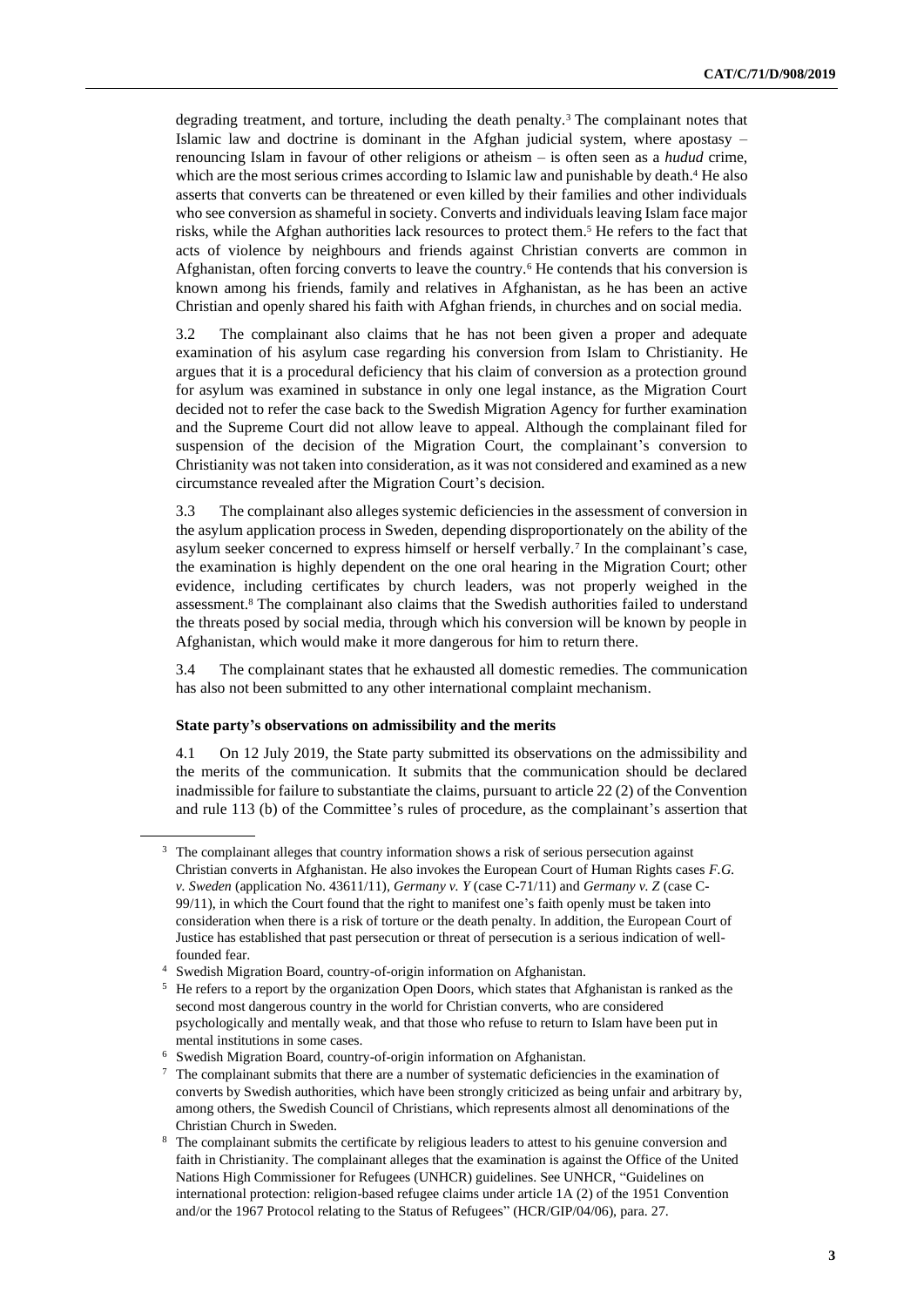he is at risk of being treated in a manner that would amount to a breach of article 3 of the Convention if returned to Afghanistan fails to rise to the minimum level of substantiation required for the purpose of admissibility.<sup>9</sup>

4.2 Based on the jurisprudence of the Committee, the State party argues that, in order to determine whether the forcible return of the complainant to Afghanistan would constitute a breach of article 3 of the Convention, the following considerations are relevant: (a) the general human rights situation in Afghanistan; and (b) the personal, foreseeable and real risk of the complainant being subjected to torture following his return there – as the existence of a consistent pattern of gross, flagrant or mass violations of human rights in a country does not as such constitute sufficient grounds for determining that a particular person would be at risk of being subjected to torture upon his or her return to that country.<sup>10</sup>

4.3 The State party also submits that the burden of proof in cases such as the present one rests with the complainant, who must present an arguable case establishing that he runs a foreseeable, personal, present and real risk of being subjected to torture. In addition, the risk of torture must be assessed on grounds that go beyond mere theory or suspicion. Although the risk does not have to meet the test of being highly probable, it must be personal and present.<sup>11</sup>

4.4 Regarding the general human rights situation in Afghanistan, the State party asserts that the situation there has not been deemed such that there is a general need to protect all asylum seekers, though it does not underestimate the concerns that may legitimately be expressed with respect to the human rights situation in Afghanistan.<sup>12</sup> The assessment before the Committee must focus on the foreseeable consequences of the complainant's expulsion to Afghanistan in the light of his personal circumstances, just like the Swedish migration authorities' assessments in the present case.

4.5 In regard to the risk of the complainant being subjected to treatment in breach of article 3 of the Convention, the State party argues, first of all, that the Aliens Act and its application reflect the principle of article 3 of the Convention and that the domestic authorities are in a good position to assess the information submitted by an asylum seeker and to appraise the credibility of his or her statements and claims. In this regard, the State party underlines that in the present case, both the Swedish Migration Agency and the Migration Court have conducted thorough examinations of the complainant's case.

4.6 The State party submits that the complainant has had ample opportunities to explain the relevant facts and circumstances in support of his claim and to argue his case, orally as well as in writing, before the Swedish Migration Agency and before the Migration Court. On 2 February 2017, the Agency held an extensive asylum investigation with the complainant, which lasted for more than three hours. Furthermore, upon appeal, the Migration Court held an oral hearing with the complainant. The investigations and the hearing were conducted in the presence of the complainant's public counsel, and interpreters, to whom the complainant confirmed that he understood well. The minutes from the investigations were thereafter communicated to the public counsel. Through his public counsel, the complainant has been invited to scrutinize and submit written observations on the minutes from the interviews conducted, and to make written submissions and appeals.

4.7 The State party thus holds that it must be considered that the Swedish Migration Agency and the Migration Court have had sufficient information and documentation in the

<sup>9</sup> *H.I.A. v. Sweden* (CAT/C/30/D/216/2002), para. 6.2.

<sup>10</sup> *E.J.V.M. v. Sweden* (CAT/C/31/D/213/2002), para. 8.3; and, for a more recent reference, *A.B. v. Sweden* (CAT/C/54/D/539/2013), para. 7.3.

<sup>11</sup> Committee against Torture, *H.O. v. Sweden*, communication No. 178/2001, para. 13; *A.R. v. Netherlands* (CAT/C/31/D/203/2002), para. 7.3; *Kalonzo v. Canada* (CAT/C/48/D/343/2008), para. 9.3; and *X v. Denmark* (CAT/C/53/D/458/2011), para. 9.3.

<sup>&</sup>lt;sup>12</sup> The State party cites numerous sources of country information of Afghanistan, including the European Asylum Support Office, the United Nations Assistance Mission in Afghanistan, the United States Department of State, the Home Office of the United Kingdom of Great Britain and Northern Ireland and the Commission on International Religious Freedom.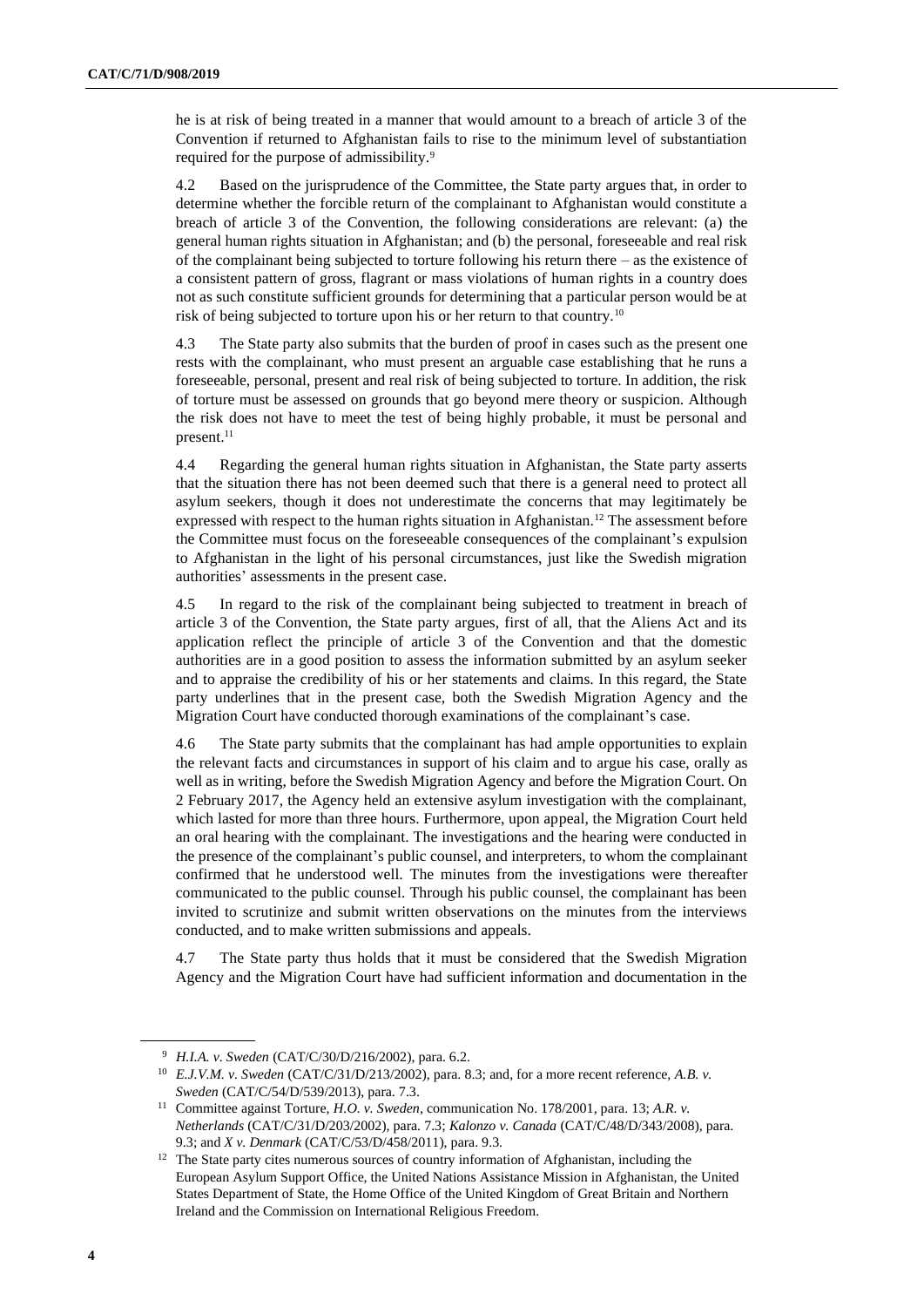case, to ensure that they had a solid basis for making a well-informed, transparent and reasonable risk assessment concerning the complainant's need for protection in Sweden.<sup>13</sup>

4.8 Regarding the claims of the complainant before the domestic authorities, the State party submits that during the initial asylum proceedings, the complainant stated that a forcible return to Afghanistan would put him at risk of being killed by the Taliban or because he was a Hazara. The State party submits that the domestic migration authorities based their assessment of his stated need for protection on his oral account, as well as on the evidence adduced by him, thus the Swedish Migration Agency and the Migration Court thoroughly examined the facts of the complainant's case by considering whether his claims were coherent and detailed and whether they contradicted generally known facts or available country-of-origin information. The domestic migration authorities considered that the complainant had plausibly demonstrated that there was a threat against him from the Taliban in Ghazni Province. However, the Agency held that it was both reasonable and relevant for the complainant to flee internally to Herat Province, since there was nothing to indicate that the Taliban would look for him there. On appeal, the Migration Court also held that the complainant had not plausibly demonstrated that there was a threat against him from the Taliban in Herat or Kabul or because he was a Hazara. The State party argues that it finds no reason to diverge from domestic authorities' assessment in this regard.

4.9 Regarding the complainant's claim about the risk to him because of his conversion to Christianity, the State party does not question that he has been baptized and has been part of a Christian congregation in Sweden. However, it found, in common with the domestic migration authorities, that the complainant's written evidence could not be considered sufficient to plausibly demonstrate that his professed Christian faith, and, consequently, his stated religious activities, have been based on genuine and personal religious convictions.<sup>14</sup>

4.10 The State party also notes that the author did not cite his alleged interest or faith in Christianity as a ground for protection in the early stage of examination of his asylum claim. The complainant did not mention his conversion until 27 April 2017, in connection with his appeal, and his alleged baptism took place only a week later, on 4 May 2017. The State party notes that during the asylum investigation on 7 February 2017, that is, barely three months earlier, the complainant stated that his religious affiliation was Shia Muslim.<sup>15</sup> Furthermore, at that point there was no mention of any interest by the complainant in the Christian religion, and when asked, the complainant confirmed that he had cited all grounds for protection, although during the Migration Court's oral hearing the complainant claimed that he had felt drawn to Christianity as soon as he had arrived in Sweden in 2016, and had started to participate in church activity in the same year. Against this background, the Migration Court considered it remarkable that he had not cited his interest in Christianity as a ground for

<sup>&</sup>lt;sup>13</sup> In this connection, the State party recalls the Committee's Views, in which it has been confirmed that the Committee is not an appellate, quasi-judicial or administrative body and that considerable weight will be given to findings of facts made by organs of the State party concerned (see, for example, *N.Z.S. v. Sweden* (CAT/C/37/D/277/2005), para. 8.6; *N.S. v. Switzerland* (CAT/C/44/D/356/2008), para. 7.3; and *S.K. et al. v. Sweden* (CAT/C/54/D/550/2013), para. 7.4). Moreover, the State party invokes the Committee's jurisprudence that held that it is for the courts of States parties to the Convention, and not for the Committee, to evaluate the facts and evidence in a particular case, unless it can be ascertained that the manner in which such facts and evidence were evaluated was clearly arbitrary or amounted to a denial of justice (see, for example, *G.K. v. Switzerland* (CAT/C/30/D/219/2002), para. 6.12).

<sup>&</sup>lt;sup>14</sup> The Migration Court's assessment in this regard is in line with a guiding judgment from the Migration Court of Appeal (MIG 2011:29), which holds that general statements about a person being a Christian cannot be afforded any decisive probative value, and an overall assessment is therefore made of the circumstances in which the complainant's stated conversion took place and of whether he or she could be expected to live as a convert upon return to Afghanistan. The State party also submits that the assessment by the migration authorities was in accordance with the UNHCR *Handbook on Procedures and Criteria for Determining Refugee Status and Guidelines on International Protection under the 1951 Convention and the 1967 Protocol relating to the Status of Refugees* and the same organization's guidelines on international protection regarding religion-based refugee claims.

<sup>&</sup>lt;sup>15</sup> The timing given here is slightly different than in the complainant's allegation that his conversion was first brought up as a ground for protection in a complementary appeal to the Migration Court on 10 May 2017.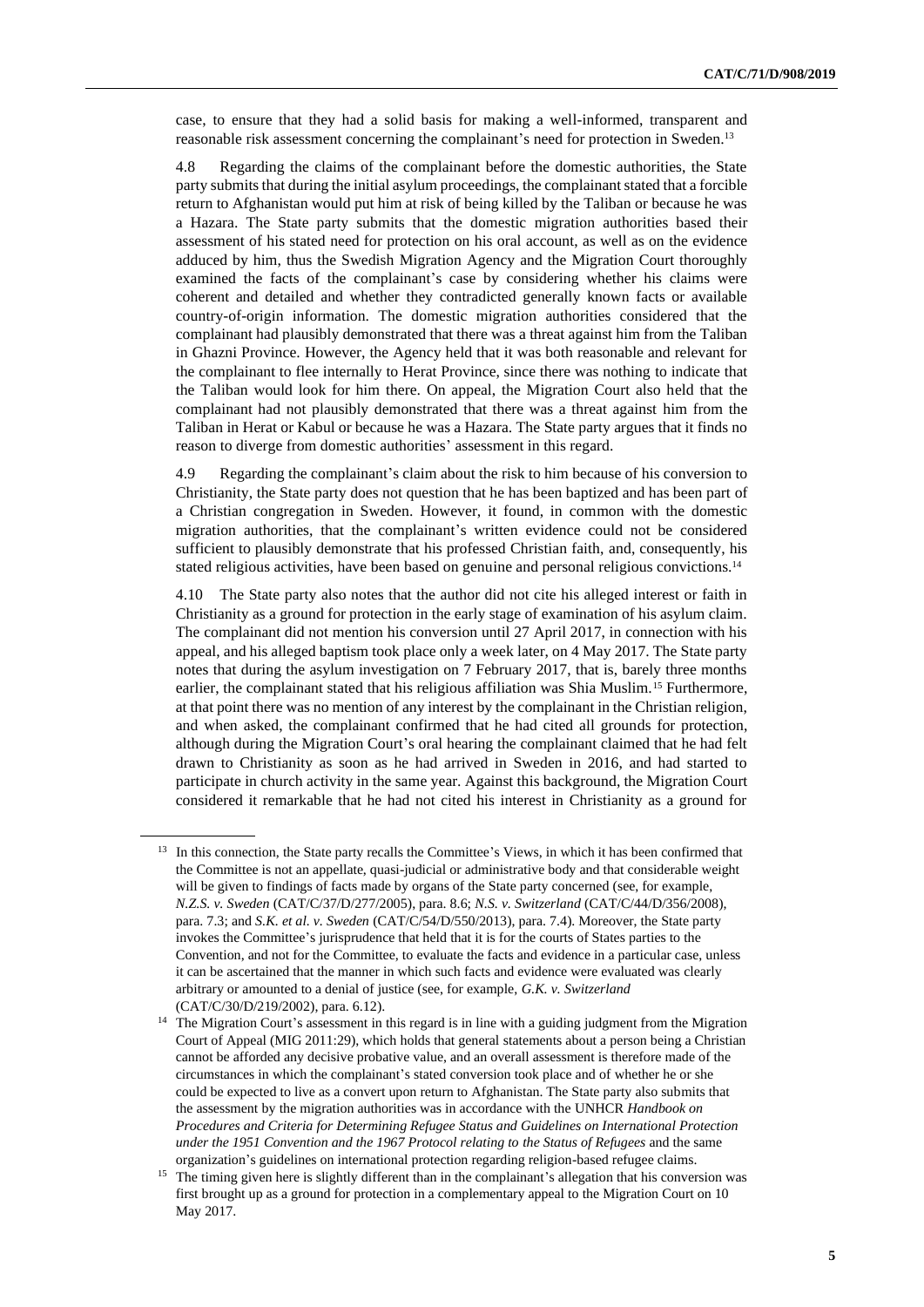international protection until his appeal in April 2017. Thus, the State party considers that if the complainant's interest in Christianity had begun as early as 2016, it would be reasonable to assume that he should have mentioned this already during his asylum investigation in February 2017.

4.11 Furthermore, the Migration Court considered the complainant's account of the reasons for his alleged conversion and what Christianity meant to him personally to be both general and vague. In an overall assessment, the Court concluded that the complainant had not plausibly demonstrated that he had converted to Christianity out of personal and genuine religious convictions or that there was a threat against him from his family or the rest of Afghan society because of this. Nor had he plausibly demonstrated that the Afghan authorities or anyone else in Afghanistan had become aware that he had attended church in Sweden, and thus that Christian convictions were ascribed to him.

4.12 In regard to the complainant's allegation of deficiency in the examination of his conversion in the Migration Court, the State party notes that the complainant's allegations in this respect were not raised in his appeal to the Migration Court of Appeal. Nor did the complainant's public counsel have any objections to the Migration Court's handling of the case when the oral hearing was held, or demand that the case be remanded to the Swedish Migration Agency. The Migration Court of Appeal, therefore, did not have the opportunity to take these specific allegations into consideration when determining the question of leave to appeal. In this context, the State party further notes that the complainant appears to be trying to use the Committee as an appeal court in order to have the credibility of his claims reassessed. The State party reiterates that there is no reason to conclude that the national rulings were inadequate or that the outcome of the domestic proceedings was in any way arbitrary or amounted to a denial of justice.

4.13 The State party also notes that, with regard to applications for a residence permit or a new examination pursuant to chapter 12, sections 18 and 19, of the Aliens Act, the matter can only be examined if the alien concerned submits evidence of new circumstances that can be assumed to constitute a lasting impediment to the enforcement referred to in chapter 12, sections 1, 2 or 3, of the Aliens Act – that is, there is a risk of the death penalty, torture or persecution (chap. 12, sect. 19, para. 1, point 1, of the Aliens Act). Moreover, a new examination requires that the alien was not previously able to cite the new circumstances, or that the alien show a valid excuse for not having done so (chap. 12, sect. 19, para. 1, point 2, of the Aliens Act). In the present case, the Swedish Migration Agency noted that the complainant's alleged conversion had already been examined during the ordinary asylum proceedings. The information provided in the application for a new examination was therefore considered to be additions to the information he had already provided about his conversion. Furthermore, the Agency noted that the documents submitted by the complainant to substantiate the alleged threat in Afghanistan had limited probative value, since their authenticity could not be verified and they were easy to forge. The Migration Court subsequently made the same assessment as the Agency, and upheld its decision to reject the complainant's appeal.

4.14 Against this background, the State party reiterates that it shares the assessment made by the domestic authorities that, due to credibility deficiencies in his account, the complainant has failed to plausibly demonstrate that his stated conversion to Christianity is based on genuine personal religious convictions or that, upon return to his country of origin, he intends to practise Christianity and therefore faces a foreseeable, personal and real risk of being subjected to treatment in breach of the Convention. Furthermore, the State party holds that nothing has emerged to indicate that Christian beliefs are ascribed to the complainant which would constitute substantial grounds for believing that he would be subjected to a real risk of treatment contrary to article 3 of the Convention if he were returned to Afghanistan. In summary, the State party holds that the complainant's account and the facts relied upon by him in the complaint are insufficient to conclude that the alleged risk of ill-treatment upon his return to Afghanistan meets the requirements of being foreseeable, real and personal. Consequently, enforcement of the expulsion order would not, under the present circumstances, constitute a violation of the obligations of Sweden under article 3 of the Convention.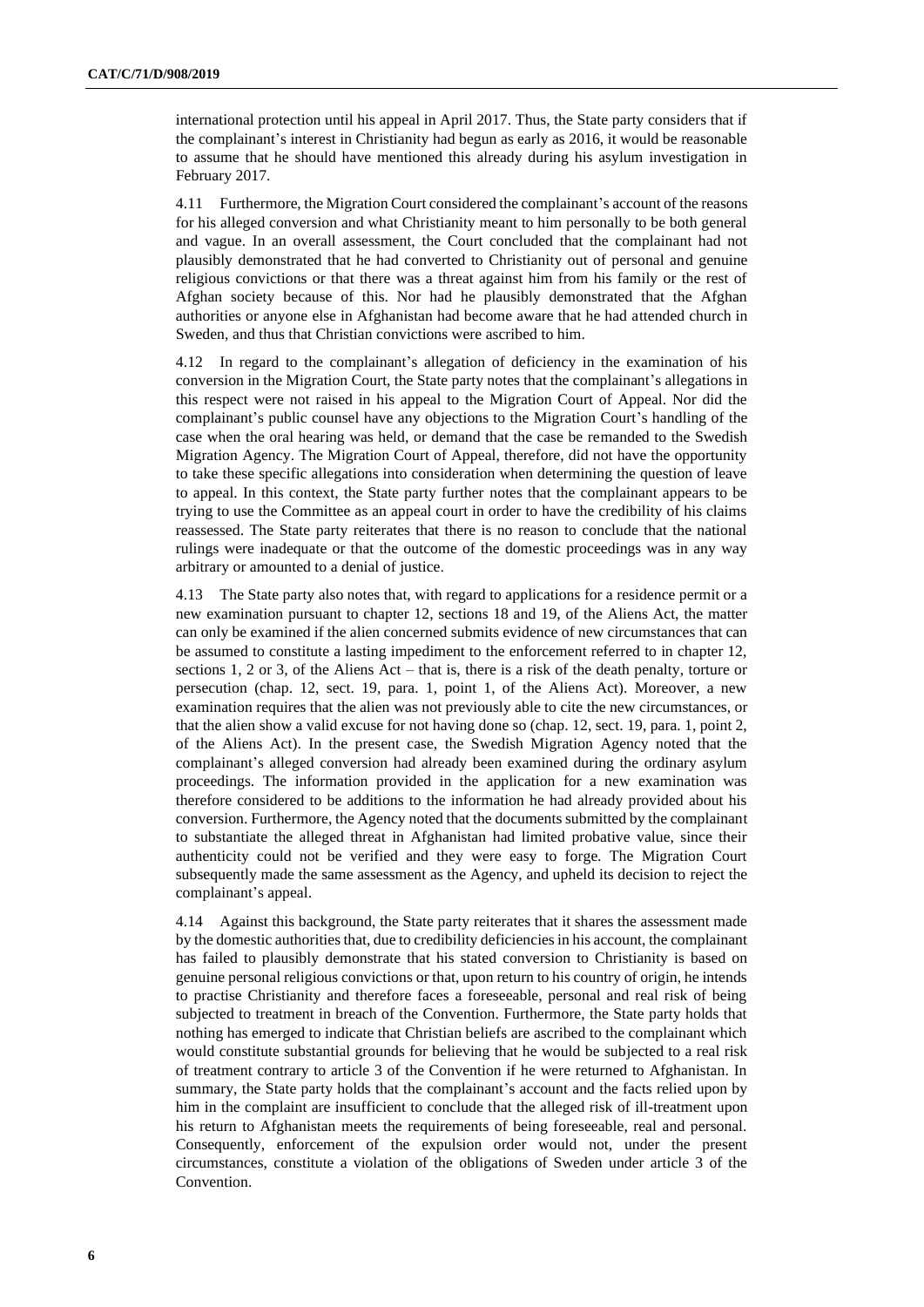#### **Complainant's comments on the State party's observations**

5.1 On 7 January 2020, the complainant submitted his comments on the State party's observations.

5.2 In regard to the admissibility of the case, the complainant asserts that his communication is not manifestly unfounded and that the minimum level of substantiation required for the purpose of admissibility has been met since he gives sufficient information about being at risk of being treated in a manner that would be in breach of article 3 of the Convention if returned to Afghanistan as a Christian convert. The complainant reiterates that in Afghanistan, where  $0.3$  per cent of the population are of a religion other than Islam,<sup>16</sup> Christians have to hide their beliefs owing to fear of reprisals and persecution and are not able to freely live out or manifest their religious faith.<sup>17</sup> The complainant also reiterates that under the Afghan judicial system, the Constitution stipulates that no law shall be contrary to Islamic law, and any Christian convert is liable to be punished by death as an apostate. He also emphasizes that there is a high probability that the apostate's own family, or other civilians, may take the case into their own hands, as conversion often means shame for the whole family or community.<sup>18</sup>

5.3 Regarding the merit of the present case, the complainant reiterates that he is facing a personal, foreseeable and real risk of being subjected to treatment in breach of article 3 of the Convention. The complainant alleges that he has accounted for his genuine conversion and belief by means of numerous testimonies from pastors and church leaders, as well as with his baptism certificate which is not questioned by the State party.

5.4 The complainant reiterates that the State party's allegation that his conversion was not out of genuine conviction is based on an arbitrary assessment in flawed domestic proceedings. The complainant asserts that decisions by the migration authorities are not based on a complete and full assessment of the facts, but on individual, sometimes politically determined, preferences of officers and lay judges who do not have expertise in religious matters.<sup>19</sup> The complainant argues that it is not in accordance with the principle of non-refoulement to return converts to Afghanistan, no matter how deep or not their convictions are. On the other hand, he also alleges that the depth of a person's convictions is difficult to assess within a two- to three-hour interview, and that the national authorities require a disproportionately high level of knowledge about theological issues, without consideration of the complainant's age, cultural, educational and religious educational background, and verbal communication skills, or of the duration of the conversion process.<sup>20</sup>

5.5 The complainant also reiterates that the examination by the migration authorities predominantly depends on the complainant's ability to express himself or herself verbally, and that, in his own case, it did not take into consideration written evidence supporting his oral statement, especially certificates from experienced and theologically educated church leaders. The complainant also states that he was not questioned regarding the everyday practice of his Christian faith and how he could, if returned, continue to practise it in

<sup>16</sup> Commission on International Religious Freedom, Annual Report 2017: Afghanistan.

<sup>&</sup>lt;sup>17</sup> The complainant reiterates the risks faced by Christians in Afghanistan, referring to the reports already cited in his initial submission. He adds that two Afghan Christians who had risked the death penalty for apostasy had been released in 2010 and 2011 due to international attention and pressure, according to a 2017 report of the Swedish Migration Agency. The complainant again refers to the jurisprudence of the European Court of Human Rights in *F.G. v. Sweden* (application No. 43611/11), in which it was found that it was impossible for the applicant, a Christian convert, to manifest his faith openly in the Islamic Republic of Iran and that his expulsion to the Islamic Republic of Iran would entail a violation of article 3 of the Convention for the Protection of Human Rights and Fundamental Freedoms (European Convention on Human Rights).

<sup>18</sup> Ibid.

<sup>&</sup>lt;sup>19</sup> Referring to the recent parliamentary debate, the complainant argues that the migration authorities lack the relevant expertise and knowledge to assess the genuineness of the convictions of a Christian convert.

<sup>&</sup>lt;sup>20</sup> The author reiterates that this is against the UNHCR guidelines on international protection regarding religion-based refugee claims.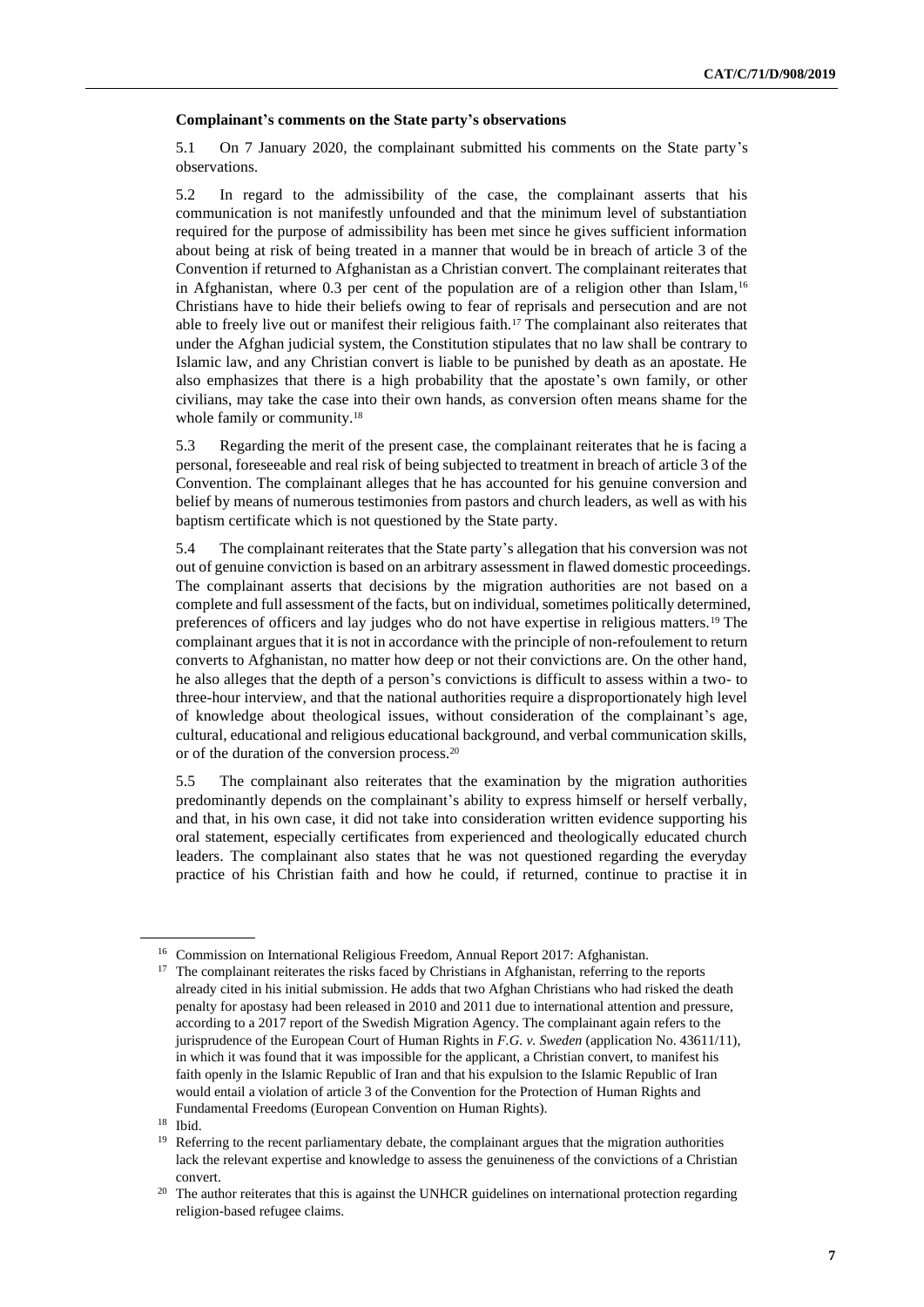Afghanistan.<sup>21</sup> Thus, the complainant alleges that the State party has not considered serious consequences that he will face as an apostate in Afghanistan.

5.6 In this connection, the complainant disagrees with the allegation by the State party that he was given ample opportunities to explain the relevant facts and circumstances in support of his claim, both orally and in writing, and that the migration authorities were given sufficient information and were therefore able to carry out a well-informed, transparent and proportionate examination with regard to his situation.

5.7 Furthermore, the complainant argues that it is wrong or contrary to recent domestic case law that the State party should question the genuineness of the complainant's faith on the basis of the timing of the conversion. The complainant, referring to recent case law of the Migration Court of Appeal, argues that there is generally no reason to question an individual for not conveying an interest in the Christian faith earlier during asylum-seeking proceedings, as the timing of conversion is difficult to pinpoint.<sup>22</sup>

5.8 Regarding the State party's allegation that the complainant did not bring up the argument of procedural or systemic deficiencies in domestic proceedings, the complainant argues that this was because those points have since been raised and thoroughly examined in the media, and by attorneys, church representatives and others, after the domestic proceedings were over.

5.9 In summary, the complainant maintains that the complaint should be declared admissible and that the communication reveals a violation of the Convention as is stated in the complaint.

#### **State party's additional observations**

6.1 On 26 May 2020, the State party submitted additional observations in which it stated that the complainant's comments did not contain any new information, and maintained the position that it had expressed in its original observations of 12 July 2019.

6.2 The State party notes that according to information received from the Swedish Police Authority, the decision to expel the complainant to Afghanistan was enforced on 6 May 2019.

#### **Issues and proceedings before the Committee**

#### *Consideration of admissibility*

7.1 Before considering any complaint submitted in a communication, the Committee must decide whether it is admissible under article 22 of the Convention. The Committee has ascertained, as it is required to do under article  $22(5)$  (a) of the Convention, that the same matter has not been and is not being examined under another procedure of international investigation or settlement.

7.2 The Committee recalls that in accordance with article 22 (5) (b) of the Convention, it shall not consider any complaint unless it has ascertained that all available domestic remedies have been exhausted. The Committee notes that, in the present case, the State party has not challenged the admissibility of the communication on this ground. Accordingly, the Committee considers that it is not precluded under article 22 (5) (b) of the Convention from examining the present communication.

7.3 The Committee further notes that the State party has contested the admissibility of the communication on the grounds that the complainant's claims are insufficiently substantiated. In the light of the information on file and the arguments presented by the parties, the Committee considers, however, that for the purposes of admissibility, the complainant has

<sup>21</sup> The complainant refers to the European Court of Human Rights case of *A.A. v Switzerland* (application No. 32218/17), in which the Court considered that the return of the applicant to Afghanistan would entail a violation of article 3 of the European Convention on Human Rights, and ruled that the Swiss court had not carried out a sufficient assessment of the risks that the applicant would personally face as a Christian convert if returned to Afghanistan.

<sup>22</sup> Migration Court of Appeal case MIG 2019:25.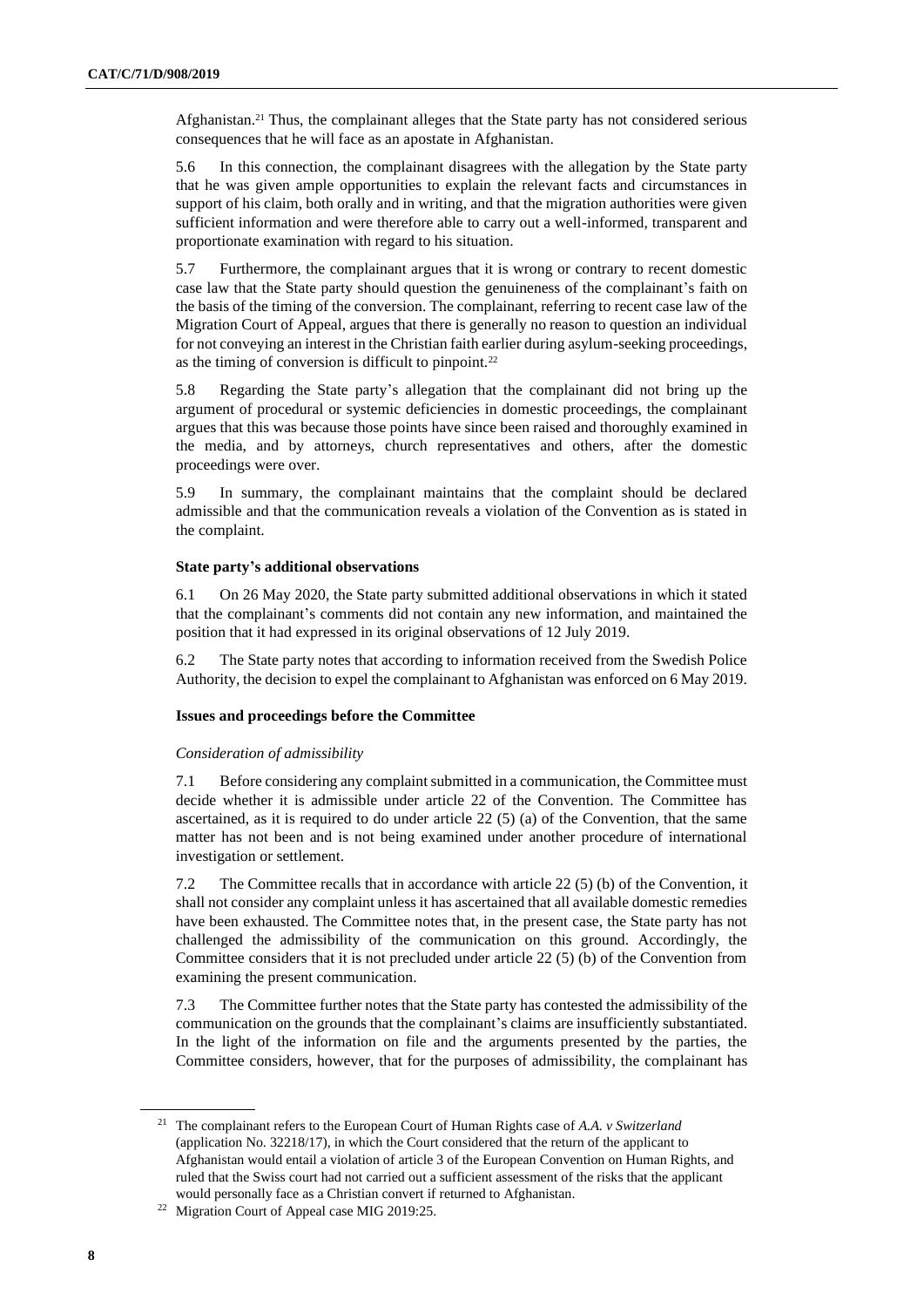sufficiently substantiated his claims, which raise substantive issues under article 3 of the Convention.

7.4 In the light of the above and given that the Committee finds no further obstacles to admissibility, it declares the communication submitted under article 3 of the Convention admissible and proceeds with its consideration of the merits.

#### *Consideration of the merits*

8.1 The Committee has considered the communication in the light of all the information made available to it by the parties, in accordance with article 22 (4) of the Convention.

8.2 In the present case, the issue before the Committee is whether the return of the complainant to Afghanistan would constitute a violation of the State party's obligation under article 3 of the Convention not to expel or to return ("refouler") a person to another State where there are substantial grounds for believing that he or she would be in danger of being subjected to torture.

8.3 The Committee must assess whether there are substantial grounds for believing that the complainant would be personally at risk of being subjected to torture or other cruel, inhuman or degrading treatment or punishment upon removal to Afghanistan. In assessing that risk, the Committee must take into account all relevant considerations, pursuant to article 3 (2) of the Convention, including the existence of a consistent pattern of gross, flagrant or mass violations of human rights in the country of return. The Committee recalls that the aim of the assessment is to establish whether the individual concerned would be personally at a foreseeable and real risk of being subjected to torture or other ill-treatment in the country to which he or she would be returned.<sup>23</sup> It follows that the existence of a pattern of gross, flagrant or mass violations of human rights in a country does not as such constitute sufficient reason for determining that a particular person would be in danger of being subjected to torture on return to that country; additional grounds must be adduced to show that the individual concerned would be personally at risk. Conversely, the absence of a consistent pattern of flagrant violations of human rights does not mean that a person might not be subjected to torture in his or her specific circumstances. $24$ 

8.4 The Committee recalls its general comment No. 4 (2017), according to which the nonrefoulement obligation exists whenever there are "substantial grounds" for believing that the person concerned would be in danger of being subjected to torture in the State to which he or she is facing deportation, either as an individual or as a member of a group which may be at risk of being tortured in the State of destination. The Committee recalls that "substantial grounds" exist whenever the risk of torture is "foreseeable, personal, present and real".<sup>25</sup> Indications of personal risk may include, but are not limited to: (a) the complainant's ethnic background; (b) political affiliation or political activities of the complainant or his or her family members; (c) arrest or detention without guarantee of fair treatment and trial; (d) incommunicado detention or other forms of arbitrary and illegal detention in the country of origin; and (e) religious affiliation.<sup>26</sup>

8.5 The Committee also recalls that the burden of proof lies on the complainant, who must present an arguable case, that is, submit substantiated arguments showing that the danger of being subjected to torture is foreseeable, personal, present and real. However, when the complainant is in a situation where he or she cannot elaborate on his or her case, for instance when the complainant has demonstrated that he or she has no possibility of obtaining documentation relating to his or her allegation of torture, or is deprived of his or her liberty, the burden of proof is reversed and it is for the State party concerned to investigate the allegations and verify the information on which the complaint is based.<sup>27</sup> The Committee further recalls that it gives considerable weight to findings of fact made by organs of the State party concerned, however it is not bound by such findings and will make a free assessment

<sup>23</sup> See, inter alia, *X v. Switzerland* (CAT/C/53/D/470/2011).

<sup>24</sup> See, inter alia, *S.K. et al. v. Sweden*, para. 7.3.

See the Committee's general comment No. 4 (2017), para. 11.

<sup>26</sup> Ibid., para. 45.

<sup>27</sup> Ibid., para. 38.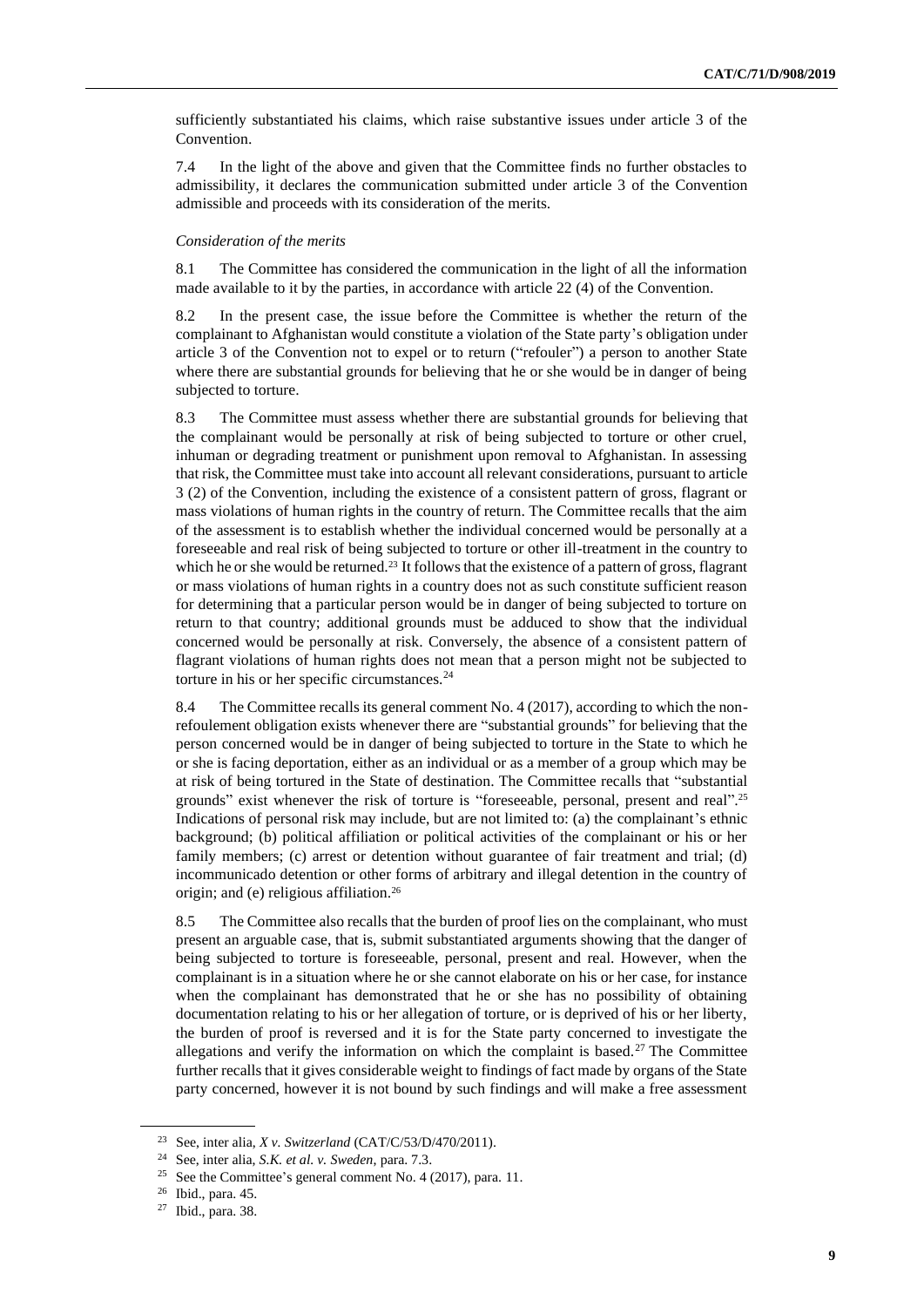of the information available to it in accordance with article 22 (4) of the Convention, taking into account all the circumstances relevant to each case.<sup>28</sup>

8.6 In assessing the risk of torture in the present case, the Committee notes the complainant's allegations that as a Christian convert, he risks being subjected to torture and possibly to death by Afghan authorities, the Taliban, and private persons including his family and relatives, if returned to Afghanistan, where conversion is considered as apostasy in Islamic law and shameful in society. The Committee also notes the complainant's argument that the Swedish authorities' assessment of his claims was arbitrary and deficient and that the State party failed to assess in substance the fact that his Christian faith was based on genuine conviction, and the threats made against the complainant on social media. The Committee also notes the complainant's assertion that his claim of conversion as a protection ground for asylum was only examined by the Migration Court.

8.7 The Committee notes the State party's argument that the complainant had ample opportunities to explain to the migration authorities the relevant facts and circumstances in support of his claim and to argue his case, orally and in writing, regarding his conversion and the risks he would face in Afghanistan as a Christian convert. It also notes the State party's argument that the domestic authorities questioned the sincerity of the complainant's conversion after a thorough investigation of his claims and came to the conclusion that his conversion was not genuine. The domestic authorities considered that the complainant's account of the reasons for his conversion and what Christianity meant to him personally were general and vague and noted that the complainant did not cite his alleged interest in Christianity as a ground for protection in the early stage of the proceedings. The Committee also notes the State party's observations that the complainant's claims about the threats received in relation to his conversion have been assessed and found by the domestic authorities not to be credible.

8.8 While recognizing the concerns that may legitimately be expressed with respect to the current human rights situation in Afghanistan with regard to Christian converts, the Committee recalls that the occurrence of human rights violations in the country of origin is not sufficient in itself to conclude that a complainant runs a foreseeable, personal, present and real risk of torture. While the Committee is not in a position to assess the genuineness of the complainant's conversion, it emphasizes that, in their assessment of the complainant's asylum application, the State party's authorities should adequately assess the possible risk of ill-treatment of a Christian convert as a perceived apostate upon return to Afghanistan.

8.9 In the light of all the information made available to it by the parties, the Committee observes that the parties do not contest the fact that the complainant was given several opportunities in the asylum proceedings to explain and clarify, both orally and in writing, the relevant facts and circumstances in support of his claims that he had converted to Christianity out of personal and genuine religious convictions. The Committee notes that an oral hearing in the Migration Court took place for several hours in the presence of a public counsel and an interpreter and that the complainant had the possibility of submitting written comments on the findings of the migration authorities, including complaints regarding any procedural issues, through his public counsel. In this connection, the Committee notes that although the complainant alleges that his claim of conversion as a ground of protection was only examined by one instance, he did not put forth that claim at the initial stage of examination by the Swedish Migration Agency, nor did he raise any complaints regarding procedural issues before the Migration Court, despite having the opportunity to do so. Furthermore, the complainant fails to provide reasonable or convincing accounts of the reason why he did not or could not do so. In the circumstances of the present case and from the information before it, the Committee cannot conclude that there have been any serious errors in the procedure for examination by the Migration Court of the complainant's claims of conversion as a ground of protection.

8.10 The Committee also observes the complainant's claim about the threats he received on social media, which may serve to spread information about his Christian activities to his

<sup>28</sup> Ibid., para. 50.